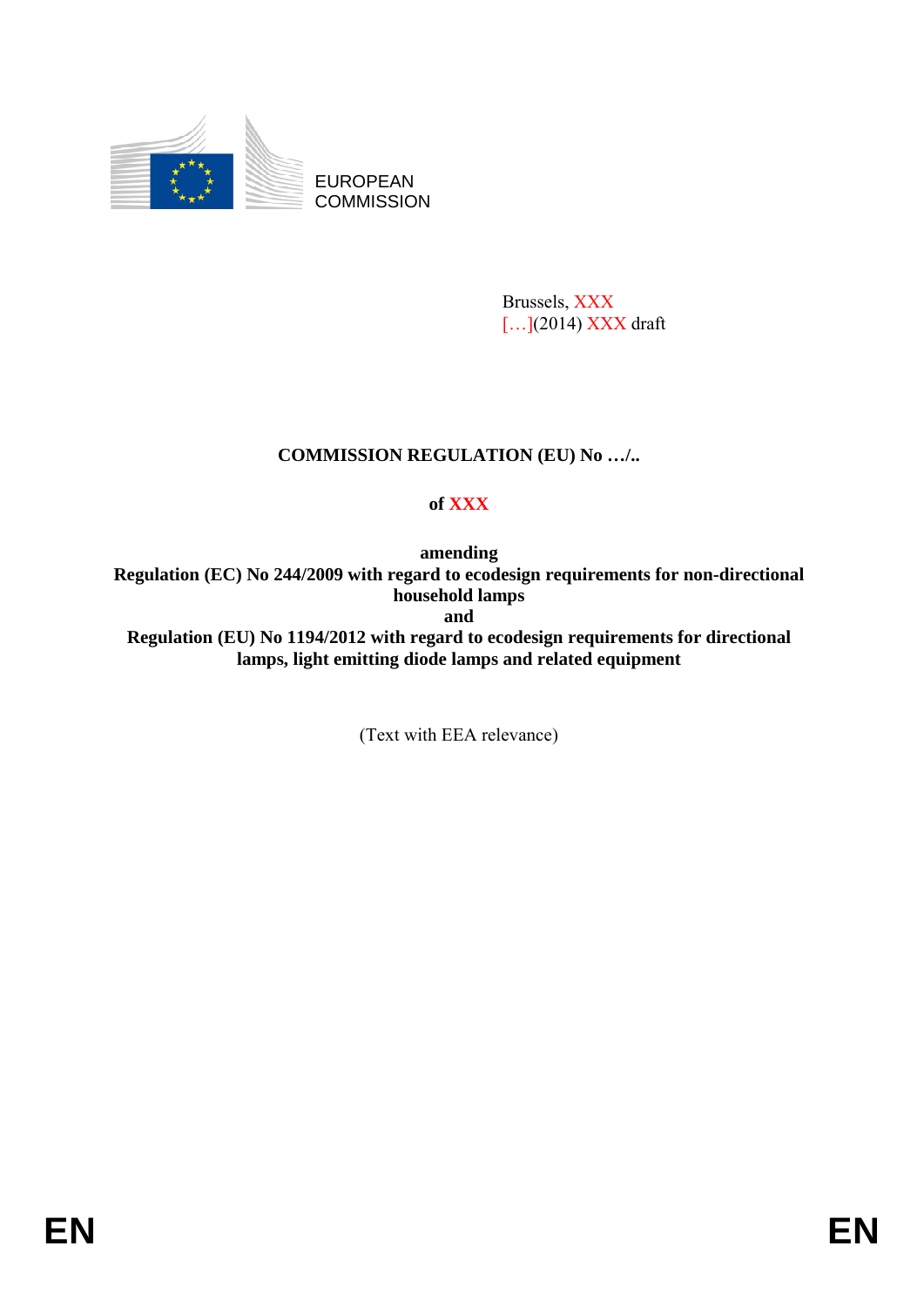### **COMMISSION REGULATION (EU) No …/..**

## **of XXX**

#### **amending**

#### **Regulation (EC) No 244/2009 with regard to ecodesign requirements for non-directional household lamps and**

#### **Regulation (EU) No 1194/2012 with regard to ecodesign requirements for directional lamps, light emitting diode lamps and related equipment**

## (Text with EEA relevance)

THE EUROPEAN COMMISSION,

Having regard to the Treaty on the Functioning of the European Union,

Having regard to Directive 2009/125/EC of the European Parliament and of the Council of 21 October 2009 establishing a framework for the setting of ecodesign requirements for energyrelated products  $({}^{1})$ , and in particular Article 15(1) thereof,

After consulting the Ecodesign Consultation Forum,

Whereas:

- (1) The Commission is required to carry out a review of Commission Regulation (EC) No 244/2009  $(^2)$  in light of technological progress, taking particular note of the evolution of sales of special purpose lamp types so as to verify that they are not used for general lighting purposes, of the development of new technologies such as LEDs and of the feasibility of establishing energy efficiency requirements at the 'A' class level as defined in Commission Directive  $98/11/EC$  (<sup>3</sup>).
- (2) According to the evidence produced in the review of Regulation (EC) No 244/2009, it does not appear to be economically feasible for manufacturers to develop and place on the market from 1 September 2016 onwards, mains voltage halogen lamps achieving the limit set for 'stage 6' in Table 1 of the Commission Regulation (EC) No 244/2009 regarding the maximum rated power for a given rated luminous flux. An assessment of the predicted developments of more energy efficient indicates that a more optimal time point for the introduction of that limit would be 1 September 2018.
- (3) In order to maximise the environmental benefits and minimise any negative economic impacts for the user, it is necessary to require future luminaire designs to be compatible with energy efficient lighting solutions. The risk of a 'lock-in' effect to old,

 $\frac{1}{1}$ OJ L 285, 31.10.2009, p. 10

<sup>2</sup> Commission Regulation (EC) No 244/2009 of 18 March 2009 implementing Directive 2005/32/EC of the European Parliament and of the Council with regard to ecodesign requirements for non-directional household lamps (OJ L 76, 24.3.2009, p. 3)

<sup>3</sup> Commission Directive 98/11/EC of 27 January 1998 implementing Council Directive 92/75/EEC with regard to energy labelling of household lamps (OJ L 71, 10.3.1998, p. 1.)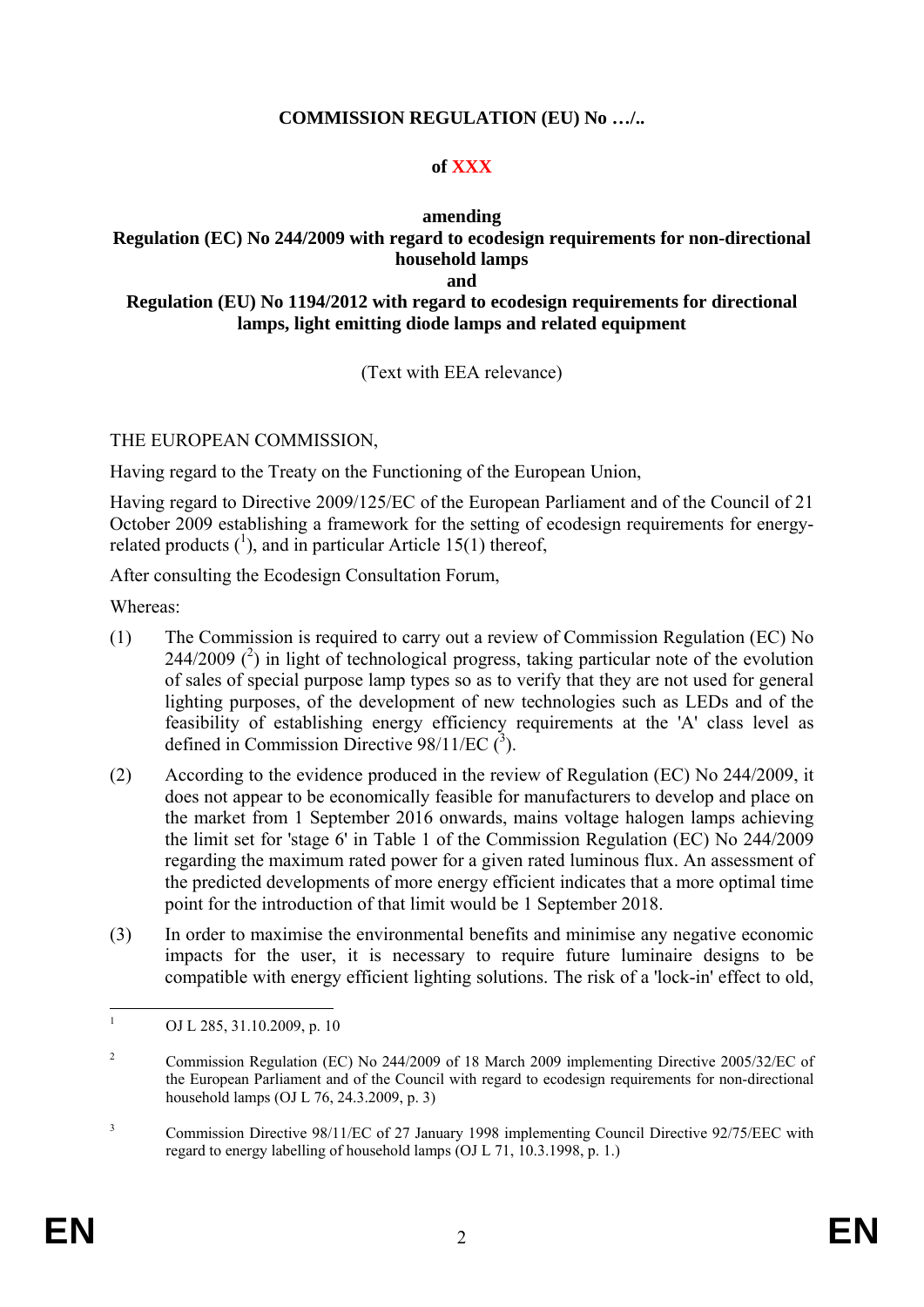discontinued technologies should be minimised by ensuring that luminaires placed on the market are fully compatible with highly efficient lamps of at least the energy efficiency class 'A+' pursuant to Commission Delegated Regulation (EU) No 874/2012  $(^{4})$ .

- (4) The review of Regulation (EC) No 244/2009 revealed the need to update and clarify the definition of special purpose lamps, with the aim to reduce the use of special purpose lamps in general lighting applications and adapt the requirements to technological developments. The regulatory requirements should further facilitate the use of the most energy efficient lighting solution for a given special application.
- (5) It is necessary to ensure coherence between Regulation (EC) No 244/2009 and Commission Regulation (EU) No 1194/2012  $(^5)$  with respect to the definition and product information requirements of special purpose products, which can be achieved best through a combined amendment of both Regulations. This should simplify the compliance with the regulatory requirements for manufacturers and suppliers, and support effective market surveillance by national authorities.
- (6) The review of Regulation (EC) No 244/2009 concludes that the feasibility of establishing energy efficiency requirements at the 'A' class level or higher should be examined in a thorough follow-up study, which should also evaluate the feasibility of increasing energy efficiency requirements for products covered in Commission Regulation (EC) No 245/2009 ( $^6$ ) and Regulation (EU) No 1194/2012, of widening the scope of each to optimise reductions in energy consumption, and of unifying all three Regulations into a single, coherent implementing measure on Ecodesign requirements for lighting products.
- (7) The measures provided for in this Regulation are in accordance with the opinion of the Committee established by Article 19(1) of Directive 2009/125/EC,

## HAS ADOPTED THIS REGULATION:

#### *Article 1 Amendment to Regulation (EC) No 244/2009*

Regulation (EC) No 244/2009 is amended as follows:

1. Article 2(4) is replaced by the following:

"4. 'special purpose lamp' means a lamp that uses the technologies covered by this Regulation but is intended for use in special applications because of its technical

 $\frac{1}{4}$  Commission Delegated Regulation (EU) No 874/2012 of 12 July 2012 supplementing Directive 2010/30/EU of the European Parliament and of the Council with regard to energy labelling of electrical lamps and luminaires (OJ L 258, 26.9.2012, p. 1.)

<sup>5</sup> Commission Regulation (EU) No 1194/2012 of 12 December 2012 implementing Directive 2009/125/EC of the European Parliament and of the Council with regard to ecodesign requirements for directional lamps, light emitting diode lamps and related equipment (OJ L 342, 14.12.2012, p. 1)

<sup>6</sup> Commission Regulation (EC) No 245/2009 of 18 March 2009 implementing Directive 2005/32/EC of the European Parliament and of the Council with regard to ecodesign requirements for fluorescent lamps without integrated ballast, for high intensity discharge lamps, and for ballasts and luminaires able to operate such lamps, and repealing Directive 2000/55/EC of the European Parliament and of the Council (OJ L 76, 24.3.2009, p. 17).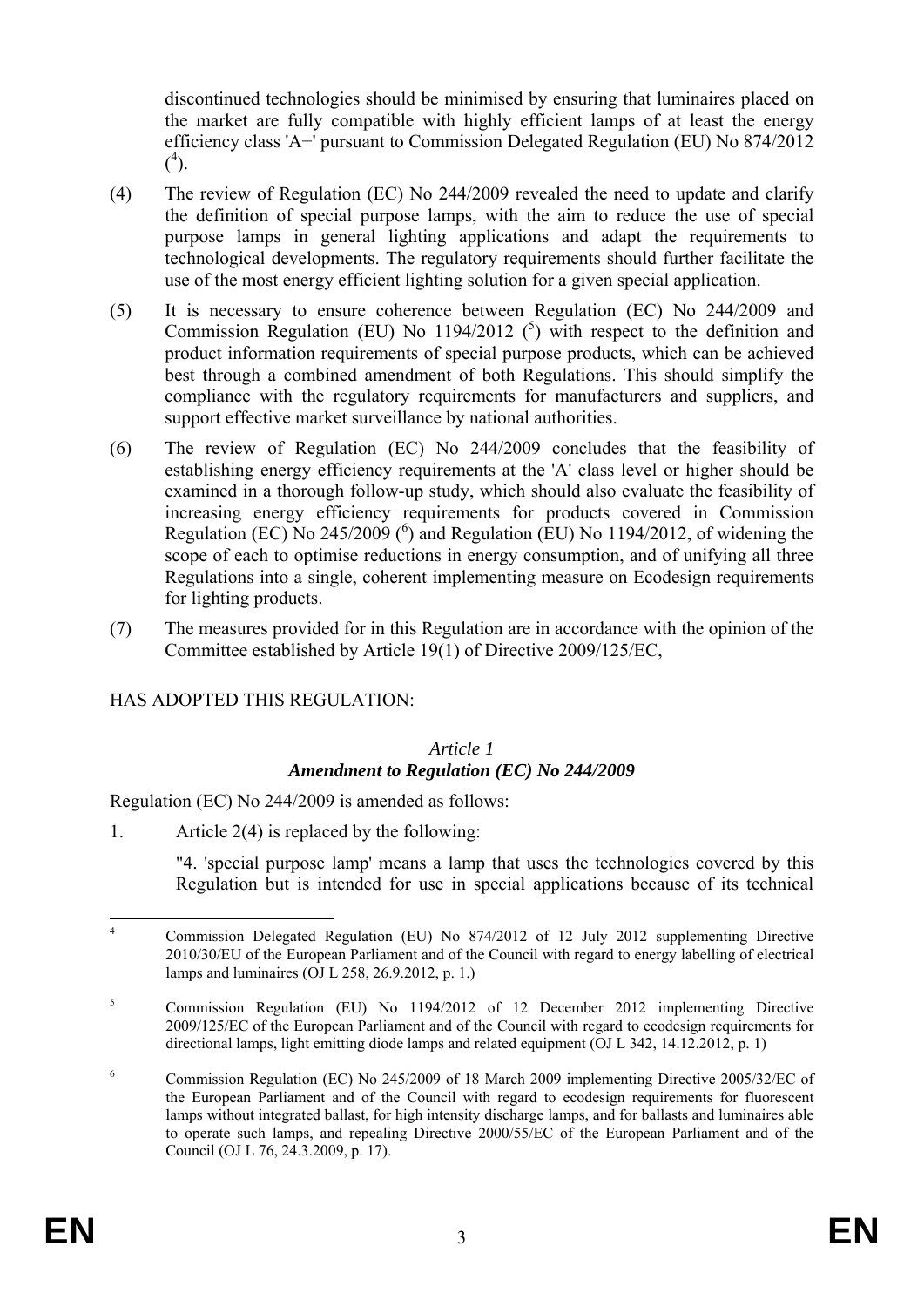parameters as described in the technical documentation. Special applications are those that require technical parameters not necessary for the purposes of lighting average scenes or objects in average circumstances. These applications are of the following types:

- (a) applications where the primary purpose of the light is not lighting, such as
	- (i) emission of light as an agent in chemical or biological processes (such as polymerisation, ultraviolet light used for curing / drying / hardening, photodynamic therapy, horticulture, pet care, anti-insect products);
	- (ii) image capture and image projection (such as camera flashlights, photocopiers, video projectors);
	- (iii) heating (such as infrared lamps);
	- (iv) signalling (such as traffic control or airfield lamps);
- (b) lighting applications where
	- (i) the spectral distribution of the light is intended to change the appearance of the scene or object lit, in addition to making it visible (such as food display lighting or coloured lamps as defined in point 1 of Annex I), with the exception of variations in correlated colour temperature; or
	- (ii) the spectral distribution of the light is adjusted to the specific needs of particular technical equipment, in addition to making the scene or object visible for humans (such as studio lighting, show effect lighting, theatre lighting); or
	- (iii) the scene or object lit requires special protection from the negative effects of the light source (such as lighting with dedicated filtering for photosensitive patients or photosensitive museum exhibits); or
	- (iv) lighting is required only for emergency situations (such as emergency lighting luminaires or control gears for emergency lighting); or
	- (v) the lighting products have to withstand extreme physical conditions (such as vibrations or temperatures below -20°C or above 50°C); "
- 2. Article 3 is replaced by the following:

#### "*Article* 3 Ecodesign requirements

1. Non-directional household lamps shall meet the ecodesign requirements set out in Annex II.

Each ecodesign requirement shall apply in accordance with the following stages:

Stage 1: 1 September 2009,

Stage 2: 1 September 2010,

Stage 3: 1 September 2011,

Stage 4: 1 September 2012,

Stage 5: 1 September 2013,

Stage 6: 1 September 2018.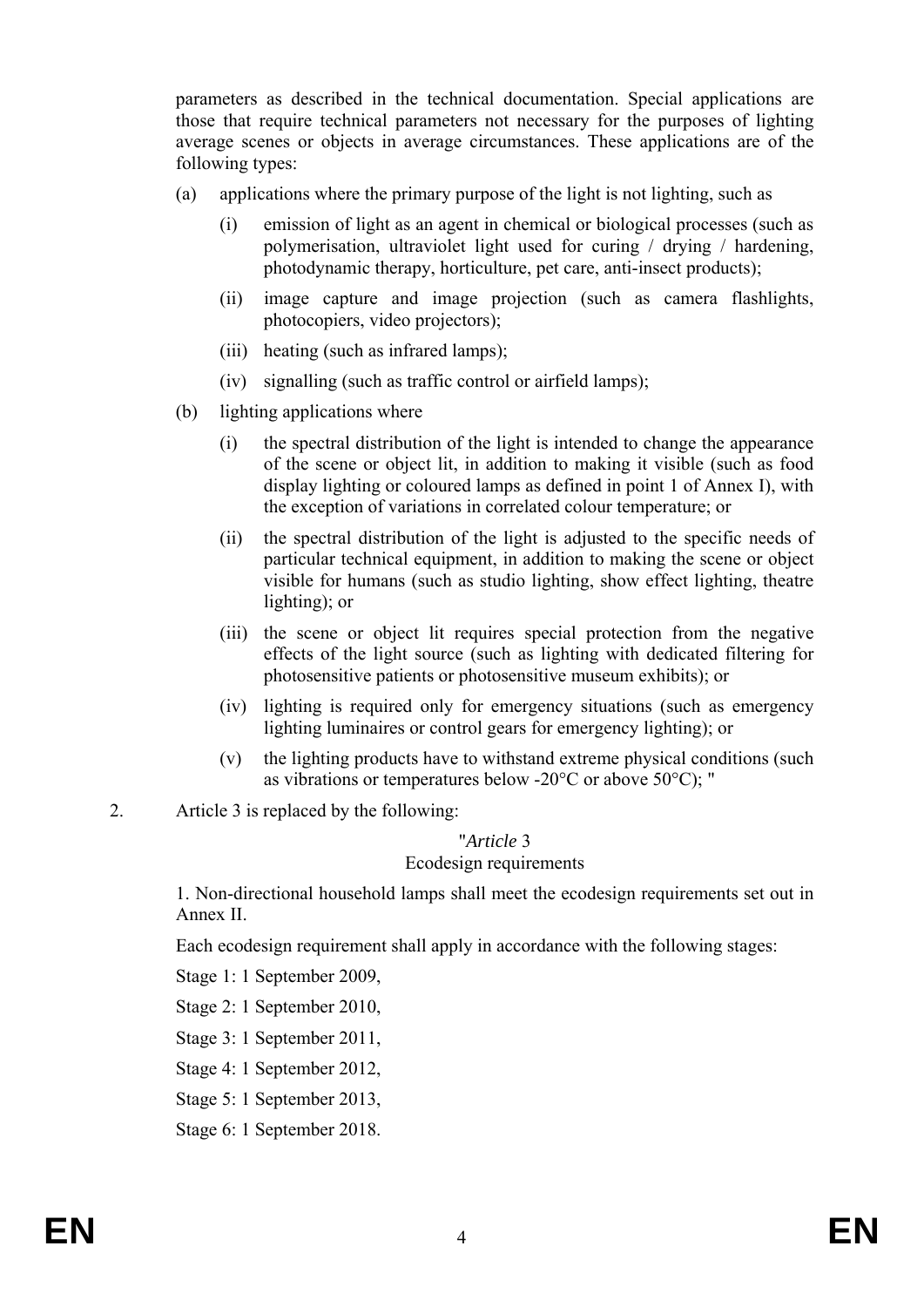Unless a requirement is superseded or this is otherwise specified, it shall continue to apply together with the other requirements introduced at later stages.

2. Special purpose lamps shall comply with the following requirements:

- (a) Special purpose lamps within the scope of Delegated Regulation (EU) No 874/2012 shall be of the highest energy efficiency class possible pursuant to that Delegated Regulation for the intended special application.
- (b) If the chromaticity coordinates of a lamp always fall within the following range:

 $x < 0.270$  or  $x > 0.530$ 

 $y < -2.3172 x^2 + 2.3653 x - 0.2199$  or  $y > -2.3172 x^2 + 2.3653 x - 0.1595$ ;

the chromaticity coordinates shall be stated in the technical documentation file drawn up for the purposes of conformity assessment in accordance with Article 8 of Directive 2009/125/EC, which shall indicate that these coordinates make them a special purpose lamp.

(c) For all special purpose lamps, the intended purpose shall be stated in all forms of product information, together with the warning that they are not intended for use in other applications.

The technical documentation file drawn up for the purposes of conformity assessment in accordance with Article 8 of Directive 2009/125/EC shall list the technical parameters that:

- (i) make the lamp design specific for the stated intended purpose; and
- (ii) justify that no other lamp in a higher energy efficiency class according to Delegated Regulation (EU) No 874/2012 could be used in this special application if this lamp is within the scope of that Delegated Regulation.

If needed, the parameters may be listed in such a way as to avoid disclosing commercially sensitive information linked to the manufacturer's intellectual property rights.

If the lamp is placed on the market in a packaging containing information to be visibly displayed to the end-user prior to purchase, the following information shall be clearly and prominently indicated on the packaging:

- (i) the intended purpose; and
- (ii) that it is not suitable for household room illumination. "

#### *Article 2 Amendment to Regulation (EU) No 1194/2012*

Regulation (EU) No 1194/2012 is amended as follows:

- 1. Article 2 is amended as follows:
	- (a) Point (4) is replaced by the following:

"4. 'special purpose product' means a product that uses the technologies covered by this Regulation but is intended for use in special applications because of its technical parameters as described in the technical documentation. Special applications are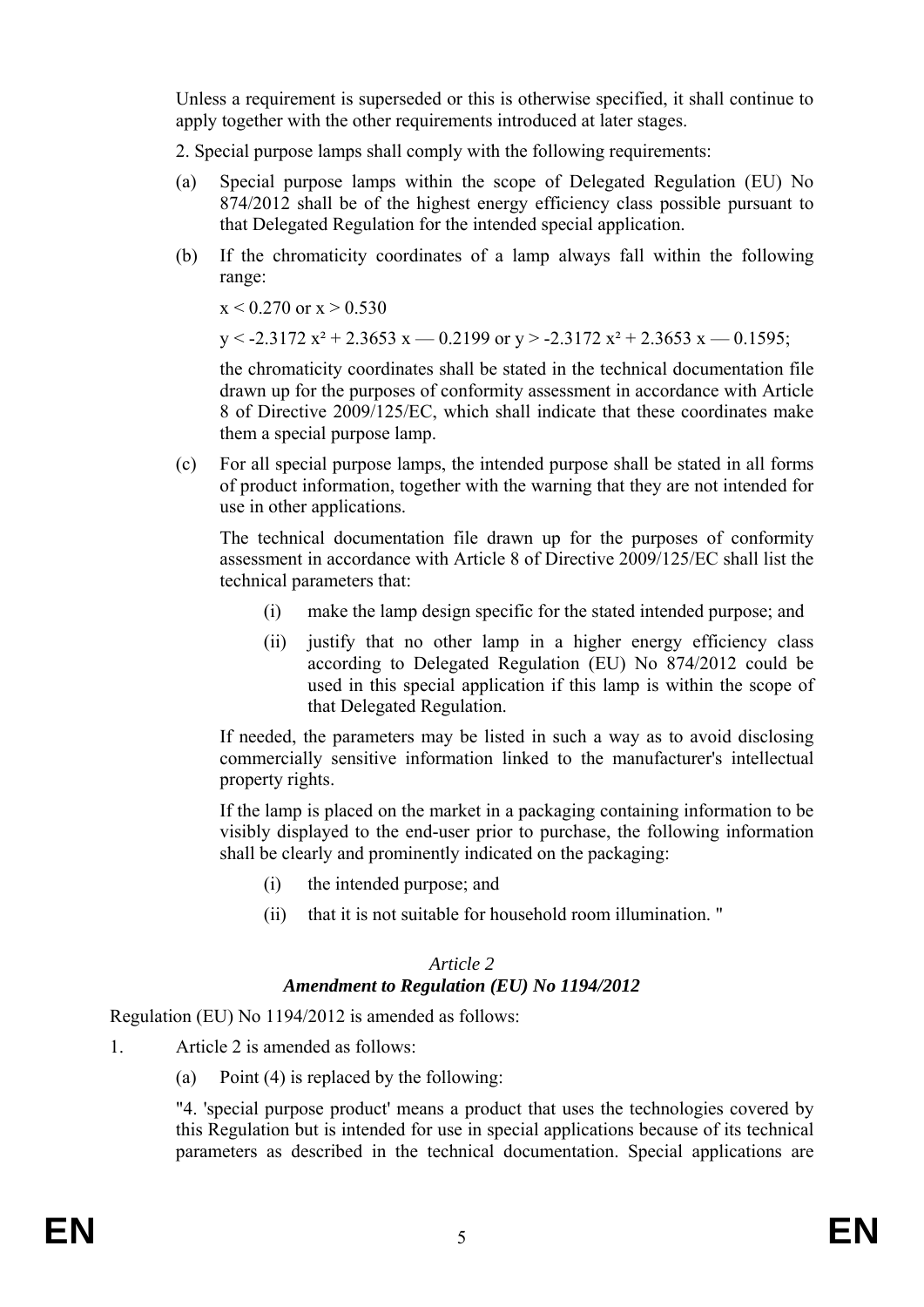those that require technical parameters not necessary for the purposes of lighting average scenes or objects in average circumstances. These applications are of the following types:

- (a) applications where the primary purpose of the light is not lighting, such as
	- (i) emission of light as an agent in chemical or biological processes (such as polymerisation, ultraviolet light used for curing / drying / hardening, photodynamic therapy, horticulture, pet care, anti-insect products);
	- (ii) image capture and image projection (such as camera flashlights, photocopiers, video projectors);
	- (iii) heating (such as infrared lamps);
	- (iv) signalling (such as traffic control or airfield lamps);
- (b) lighting applications where
	- (i) the spectral distribution of the light is intended to change the appearance of the scene or object lit, in addition to making it visible (such as food display lighting or coloured lamps as defined in point 1 of Annex I), with the exception of variations in correlated colour temperature; or
	- (ii) the spectral distribution of the light is adjusted to the specific needs of particular technical equipment, in addition to making the scene or object visible for humans (such as studio lighting, show effect lighting, theatre lighting); or
	- (iii) the scene or object lit requires special protection from the negative effects of the light source (such as lighting with dedicated filtering for photosensitive patients or photosensitive museum exhibits); or
	- (iv) lighting is required only for emergency situations (such as emergency lighting luminaires or control gears for emergency lighting); or
	- (v) the lighting products have to withstand extreme physical conditions (such as vibrations or temperatures below -20 $^{\circ}$ C or above 50 $^{\circ}$ C); "
- (b) point (28) is replaced by the following:

"28. 'luminaire' means a product which distributes, filters or transforms the light transmitted from one or more lamps and includes all the parts necessary for supporting, fixing and protecting the lamps and, where necessary, circuit auxiliaries together with the means for connecting them to the electric supply, except if the primary purpose of the product is not lighting and the product is dependent on energy input in fulfilling its primary purpose during use (such as refrigerators, sewing machines, endoscopes, blood analysers); "

2. Article 3(2) is replaced by the following:

"2. Special purpose products shall comply with the information requirements set out in Annex I.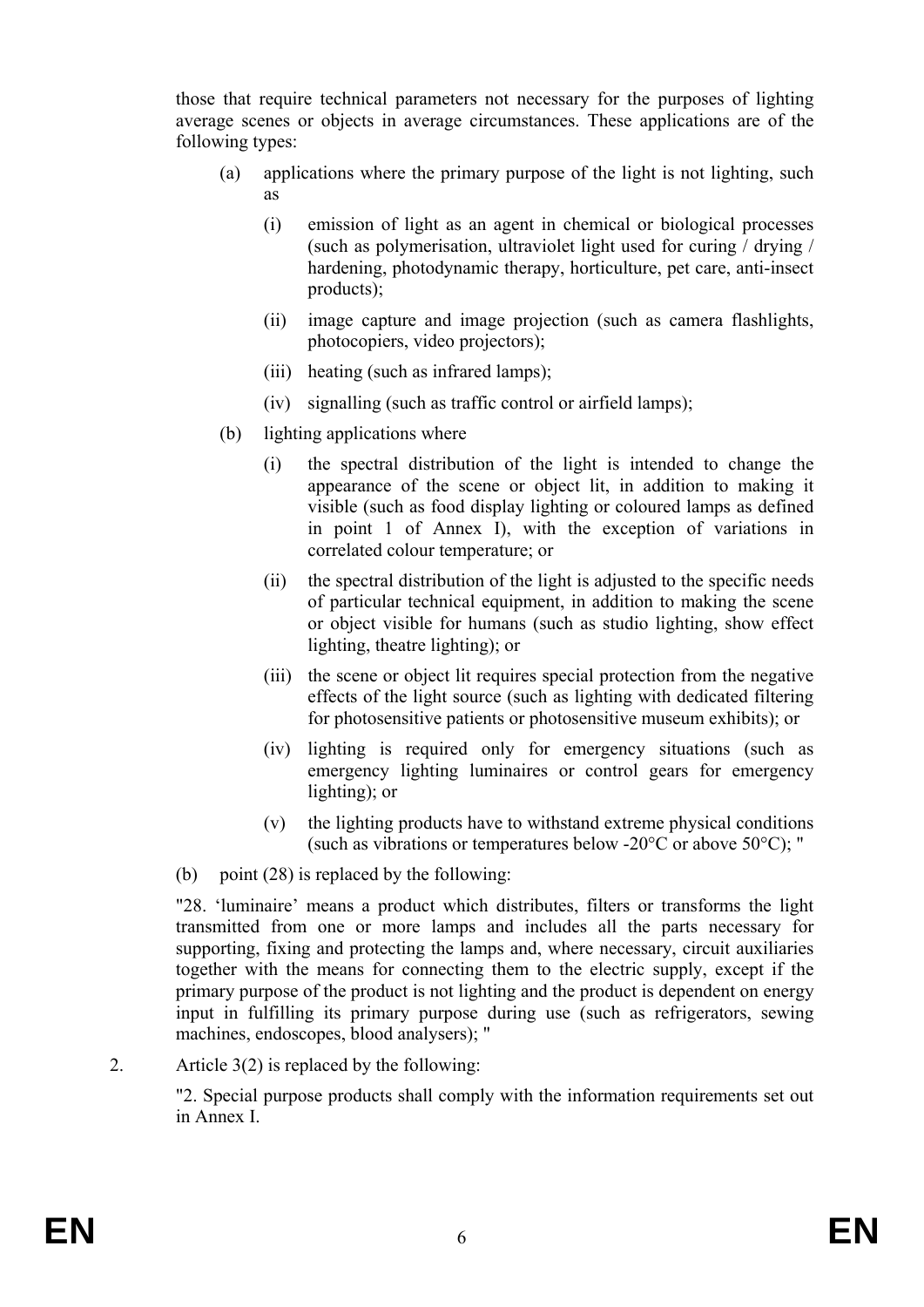Special purpose products within the scope of Delegated Regulation (EU) No 874/2012 shall be of the highest energy efficiency class possible pursuant to that Delegated Regulation for the intended special application."

3. Annexes I, III and IV are amended as set out in the Annex to this Regulation.

# *Article 3*

## *Entry into force*

This Regulation shall enter into force on the twentieth day following that of its publication in the *Official Journal of the European Union*.

This Regulation shall be binding in its entirety and directly applicable in all Member States. Done at Brussels,

> *For the Commission The President*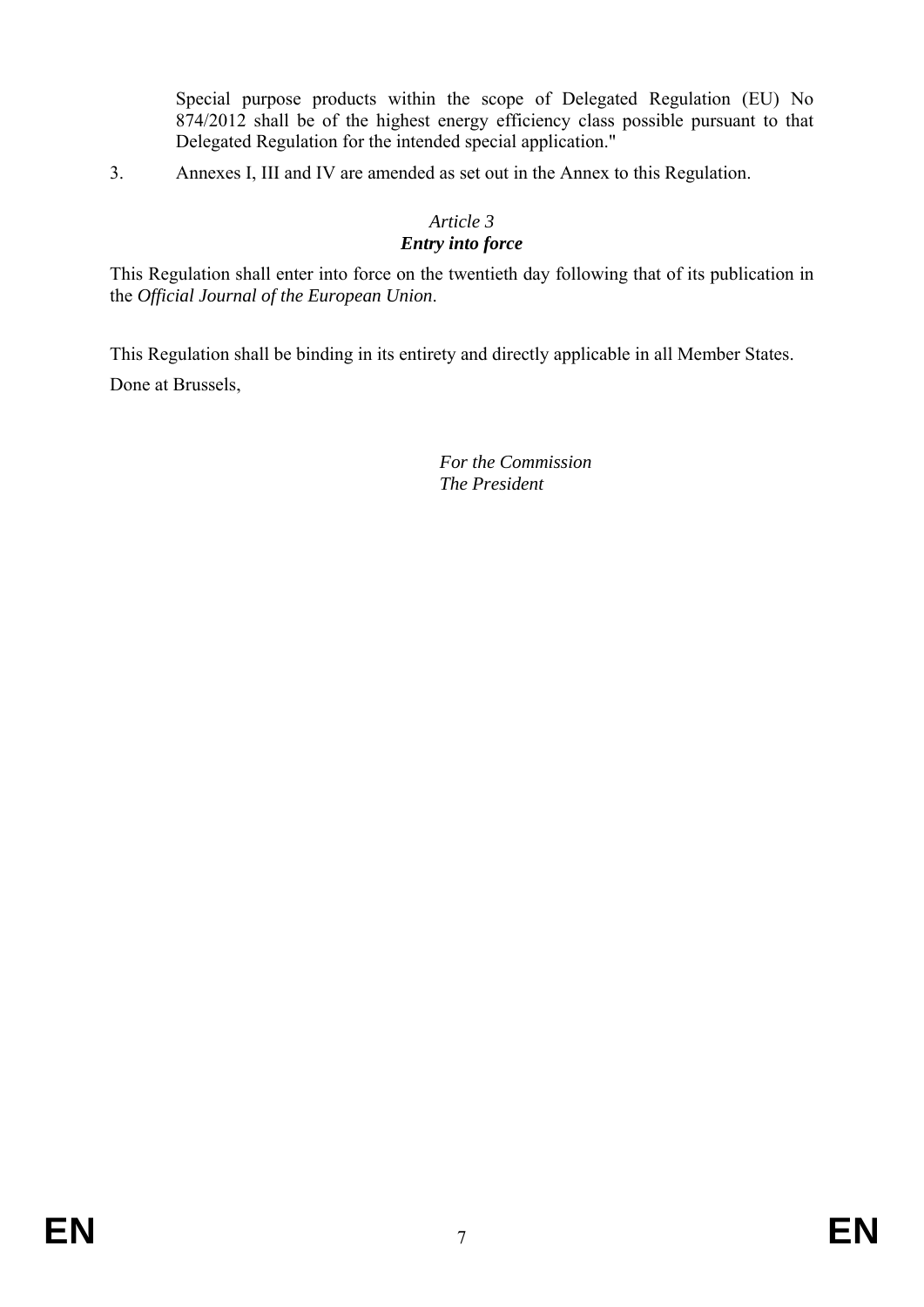## **ANNEX**

## **Amendments to Annexes I, III and IV of Regulation (EU) No 1194/2012**

1. In Annex I, point 2 is replaced by the following:

"2. For all special purpose products, the intended purpose shall be stated in all forms of product information, together with the warning that they are not intended for use in other applications.

The technical documentation file drawn up for the purposes of conformity assessment in accordance with Article 8 of Directive 2009/125/EC shall list the technical parameters that:

- (a) make the product design specific for the stated intended purpose; and
- (b) justify that no other product in a higher energy efficiency class according to Delegated Regulation (EU) No 874/2012 could be used in this special application if the product is within the scope of the that Delegated Regulation.

If needed, the parameters may be listed in such a way as to avoid disclosing commercially sensitive information linked to the manufacturer's intellectual property rights.

If the product is placed on the market in a packaging containing information to be visibly displayed to the end-user prior to purchase, the following information shall be clearly and prominently indicated on the packaging:

- (a) the intended purpose; and
- (b) that it is not suitable for household room illumination. "
- 2. In Annex III, point 2.3 is replaced by the following:

#### **"2.3 Functionality requirement for equipment designed for installation between the mains and the lamps**

- (a) As from stage 2, equipment designed for installation between the mains and the lamps shall comply with state-of-the-art requirements for compatibility with lamps whose energy efficiency index (calculated for both directional and nondirectional lamps in accordance with the method set out in point 1.1 of this Annex) is at most:
	- 0.24 for non-directional lamps (assuming that  $\Phi_{\text{use}} =$  total rated luminous flux);
	- 0.40 for directional lamps.

When a dimming control device is switched on at its lowest control setting for which the operated lamps consume power, the operated lamps shall emit at least 1% of their luminous flux at full load.

When a luminaire is placed on the market and intended to be marketed to the end-users, and lamps that the end-user can replace are included with the luminaire, these lamps shall be of one of the two highest energy classes, according to Delegated Regulation (EU) No 874/2012, with which the luminaire is labelled to be compatible.